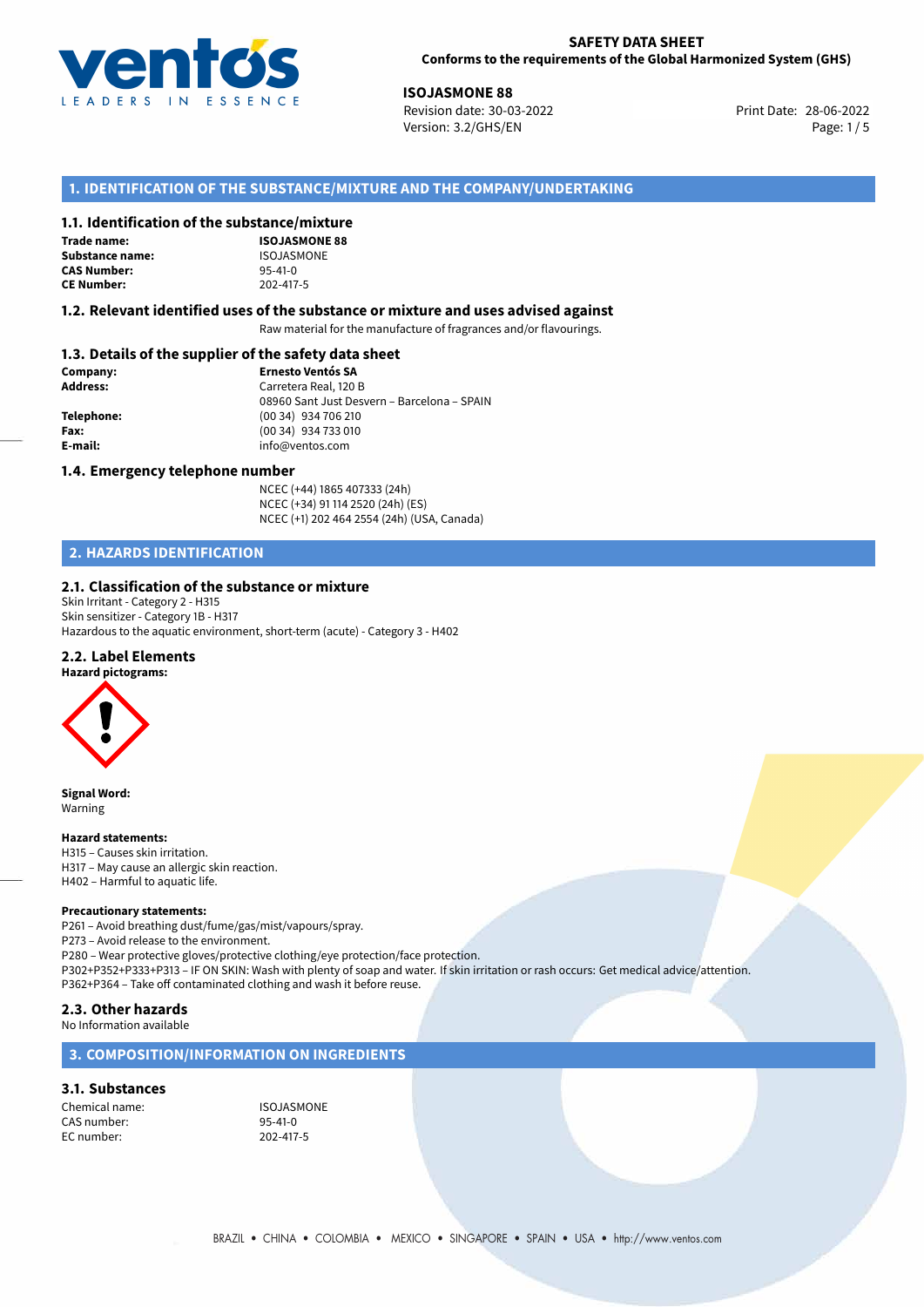

28-06-2022 **ISOJASMONE 88** Revision date: 30-03-2022 Print Date: Version: 3.2/GHS/EN Page: 2 / 5

#### **Hazardous constituents:**

| <b>Chemical Name</b>       | % (w/w)       | CAS No<br><b>EC No</b>  | <b>Classification according to GHS</b>                                                                                                                               |
|----------------------------|---------------|-------------------------|----------------------------------------------------------------------------------------------------------------------------------------------------------------------|
| <b>ISOJASMONE</b>          | $\geq$ 50     | 95-41-0<br>202-417-5    | Acute Toxicity - Category 4 (inhalation) - H332<br>Skin Irritant - Category 2 - H315<br>Hazardous to the aquatic environment, short-term (acute) - Category 3 - H402 |
| 2-HEXYLIDENECYCLOPENTANONE | $>1$ ; $<$ 10 | 17373-89-6<br>241-411-7 | Skin Irritant - Category 3 - H316<br>Skin sensitizer - Category 1B - H317                                                                                            |

[See the full text of the hazard statements in section 16.](#page-4-0)

## **3.2. Mixtures**

Not applicable.

# **4. FIRST-AID MEASURES**

### **4.1. Description of necessary first aid measures**

| Ingestion:    | Rinse mouth with water.                                                                                               |
|---------------|-----------------------------------------------------------------------------------------------------------------------|
|               | Obtain medical advice.                                                                                                |
|               | Keep at rest. Do not induce vomiting.                                                                                 |
| Eye contact:  | In case of contact with eyes, rinse immediately with plenty of water for at least 15 minutes and seek medical advice. |
| Inhalation:   | Remove person to fresh air and keep at rest.                                                                          |
|               | Seek immediate medical advice.                                                                                        |
| Skin contact: | Take off immediately all contaminated clothing.                                                                       |
|               | Thoroughly wash affected skin with soap and water.                                                                    |
|               | Seek medical attention if symptoms persist.                                                                           |

## **4.2. Most important symptoms and effects, both acute and delayed**

No information available.

# **4.3. Indication of any immediate medical attention and special treatment needed**

No information available.

# **5. FIRE-FIGHTING MEASURES**

## **5.1. Extinguishing Media**

Water spray, carbon dioxide, dry chemical powder or appropriate foam. For safety reasons do not use full water jet.

### **5.2. Special hazards arising from the substance or mixture**

Known or Anticipated Hazardous Products of Combustion: Emits toxic fumes under fire conditions.

### **5.3. Advice for firefighters**

High temperatures can lead to high pressures inside closed containers. Avoid inhalation of vapors that are created. Use appropriate respiratory protection. Do not allow spillage of fire to be poured into drains or watercourses. Wear self-contained breathing apparatus and protective clothing.

## **6. ACCIDENTAL RELEASE MEASURES**

### **6.1. Personal precautions, protective equipment and emergency procedures**

Evacuate surronding areas. Ensure adequate ventilation. Keep unnecessary and unprotected personnel from entering.

Do not breathe vapor/spray. Avoid contact with skin and eyes. Information regarding personal protective measures: see section 8.

### **6.2. Environmental precautions**

To avoid possible contamination of the environment, do not discharge into any drains, surface waters or groundwaters.

### **6.3. Methods and materials for containment and cleaning up**

Cover with an inert, inorganic, non-combustible absorbent material (e.g. dry-lime, sand, soda ash). Place in covered containers using non-sparking tools and transport outdoors. Avoid open flames or sources of ignition (e.g. pilot lights on gas hot water heater). Ventilate area and wash spill site after material pickup is complete.

### **6.4. Reference to other sections**

Information regarding exposure controls, personal protection and disposal considerations can be found in sections 8 and 13.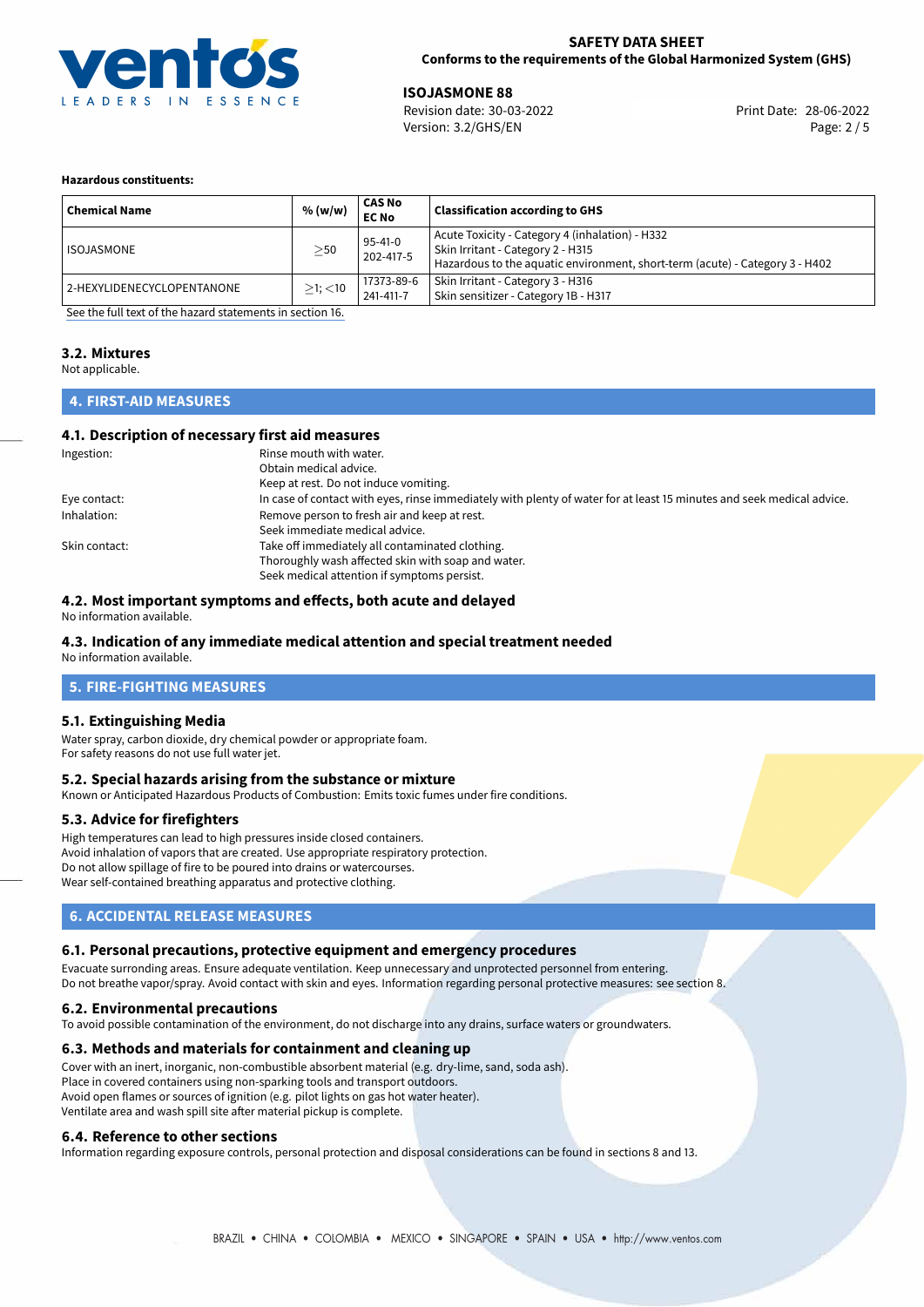

28-06-2022 **ISOJASMONE 88** Revision date: 30-03-2022 Print Date: Version: 3.2/GHS/EN Page: 3 / 5

# **7. HANDLING AND STORAGE**

## **7.1. Precautions for safe handling**

Do not store or handle this material near food or drinking water. Do not smoke. Avoid contact with the eyes, skin and clothing. Wear protective clothing and use glasses. Observe the rules of safety and hygiene at work. Keep in the original container or an alternative made from a compatible material.

# **7.2. Conditions for safe storage, including any incompatibilities**

Store in tightly closed and preferably full containers in a cool, dry and ventilated area, protected from light. Keep away from sources of ignition (e.g. hot surfaces, sparks, flame and static discharges). Keep away from incompatible materials (see section 10).

### **7.3. Specific end use(s)**

No information available.

**8. EXPOSURE CONTROLS AND PERSONAL PROTECTION**

# **8.1. Control parameters**

Components with occupational exposure limits: None known.

#### **8.2. Exposure controls**

Measures should be taken to prevent materials from being splashed into the body. Provide adequate ventilation, according to the conditions of use. Use a mechanical exhaust if required.

#### **8.3. Individual protection measures, such as personal protective equipment**

| Eye/Face protection:             | Chemical safety goggles are recommended. Wash contaminated goggles before reuse.                                                            |
|----------------------------------|---------------------------------------------------------------------------------------------------------------------------------------------|
| Hand Protection:                 | Chemical-resistant gloves are recommended. Wash contaminated gloves before reuse.                                                           |
| Body protection:                 | Personal protective equipment for the body should be selected based on the task being performed and the risks<br>involved.                  |
| Respiratory Protection:          | In case of insufficient ventilation, use suitable respiratory equipment.                                                                    |
| Environmental exposure controls: | Emissions from ventilation or process equipment should be checked to ensure they comply with environmental<br>protection legislation.       |
|                                  | In some cases, filters or engineering modifications to the process equipment will be necessary to reduce emissions to<br>acceptable levels. |
|                                  |                                                                                                                                             |

# **9. PHYSICAL AND CHEMICAL PROPERTIES**

### **9.1. Information on basic physical and chemical properties**

| Appearance:                            | Liquid                    |
|----------------------------------------|---------------------------|
| Colour:                                | Conforms to standard      |
| Odour:                                 | Conforms to standard      |
| Odour theshold:                        | Not determined            |
| pH:                                    | Not determined            |
| Melting point/freezing point:          | Not determined            |
| Boling point/boiling range $(°C)$ :    | 252                       |
| Flash point:                           | $110^{\circ}$ C           |
| Evaporation rate:                      | Not determined            |
| Flammability:                          | Not determined            |
| Lower flammability/Explosive limit:    | Not determined            |
| Upper flammability/Explosive limit:    | Not determined            |
| Vapour pressure:                       | $0,0107$ hPa (20°C)       |
| Vapour Density:                        | Not determined            |
| Density:                               | 0,911-0,917 g/mL (20°C)   |
| Relative density:                      | $0,911 - 0,917$ (20°C)    |
| Water solubility:                      | <b>INSOLUBLE IN WATER</b> |
| Solubility in other solvents:          | SOLUBLE IN ETHANOL        |
| Partition coefficient n-octanol/water: | Not determined            |
| Auto-ignition temperature:             | Not determined            |
| Decomposition temperature:             | Not determined            |
| Viscosity, dynamic:                    | Not determined            |
| Viscosity, kinematic:                  | Not determined            |
| Explosive properties:                  | Not determined            |
| Oxidising properties:                  | <b>NONE EXPECTED</b>      |
|                                        |                           |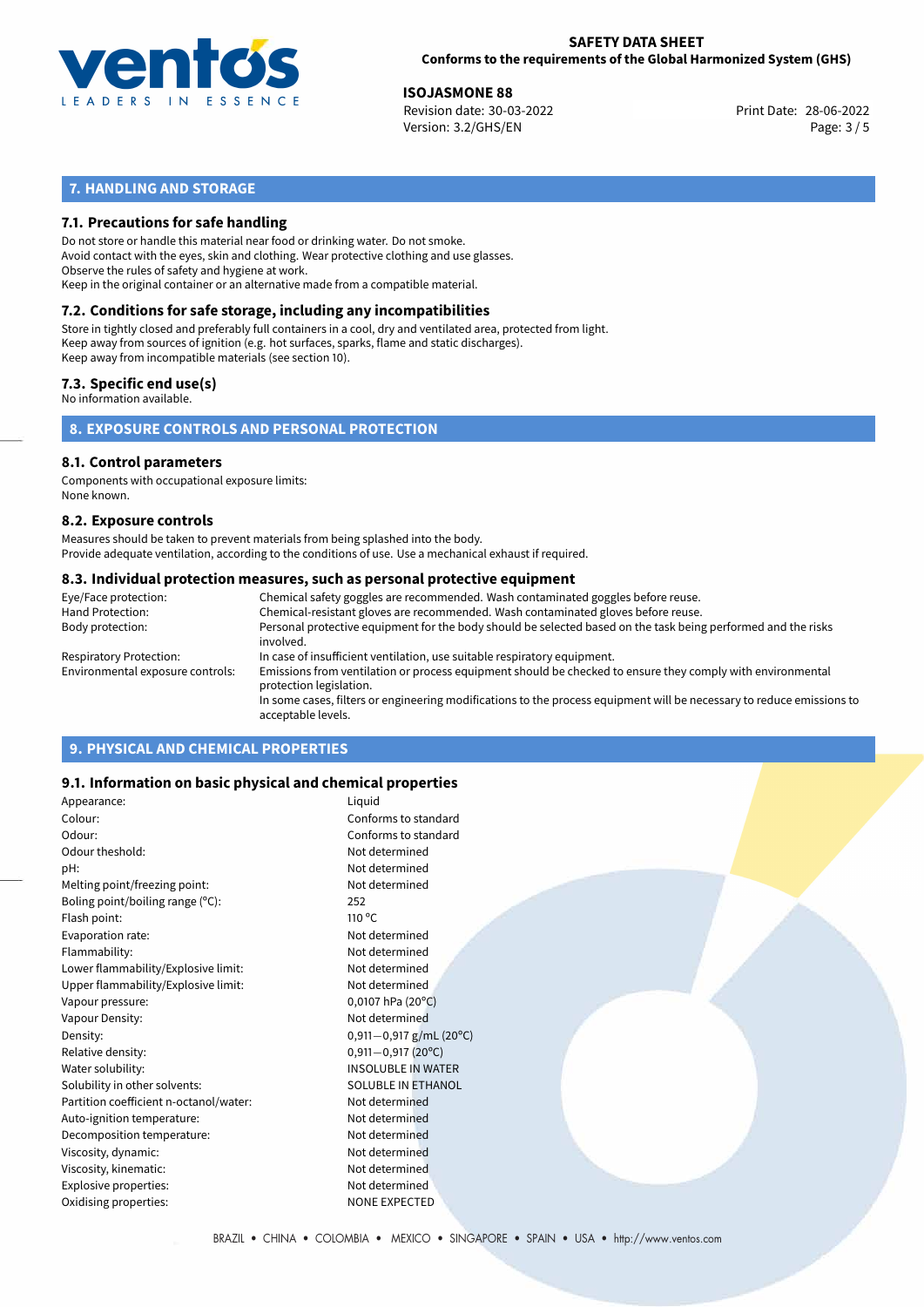

28-06-2022 **ISOJASMONE 88** Revision date: 30-03-2022 Print Date: Version: 3.2/GHS/EN Page: 4 / 5

# **10. STABILITY AND REACTIVITY**

#### **10.1. Reactivity**

No hazardous reactions if stored and handled as prescribed/indicated.

#### **10.2. Chemical stability**

The product is stable if stored and handled as prescribed/indicated.

#### **10.3. Possibility of hazardous reactions**

No hazardous reactions if stored and handled as prescribed/indicated.

#### **10.4. Conditions to Avoid**

Conditions to Avoid: Excessive heat, flame or other ignition sources.

#### **10.5. Incompatible materials**

Avoid contact with strong acids and bases and oxidizing agents.

#### **10.6. Hazardous decomposition products**

During combustion may form carbon monoxide and unidentified organic compounds.

## **11. TOXICOLOGICAL INFORMATION**

| <b>Acute toxicity</b>                    | Based on the data available, the criteria for classification are not met. |
|------------------------------------------|---------------------------------------------------------------------------|
| <b>Skin corrosion/irritation</b>         | Causes skin irritation.                                                   |
| Serious eye damage/irritation            | Based on the data available, the criteria for classification are not met. |
| <b>Respiratory or skin sensitisation</b> | May cause an allergic skin reaction.                                      |
| <b>Germ cell mutagenicity</b>            | Based on the data available, the criteria for classification are not met. |
| Carcinogenicity                          | Based on the data available, the criteria for classification are not met. |
| <b>Reproductive toxicity</b>             | Based on the data available, the criteria for classification are not met. |
| <b>STOT-single exposure</b>              | Based on the data available, the criteria for classification are not met. |
| <b>STOT-repeated exposure</b>            | Based on the data available, the criteria for classification are not met. |
| <b>Aspiration hazard</b>                 | Based on the data available, the criteria for classification are not met. |

## **12. ECOLOGICAL INFORMATION**

#### **12.1. Toxicity**

**Assessment:** Harmful to aquatic life. **Experimental/calculated data:** No information available.

# **12.2. Degradability**

No information available.

**12.3. Bioaccumulative potential** No information available.

#### **12.4. Soil mobility** No information available.

#### **12.5. Other adverse effects**

See also sections 6, 7, 13 and 15 Do not allow to get into waste water or waterways.

# **13. DISPOSAL CONSIDERATIONS**

#### **13.1. Waste treatment methods**

Dispose of in accordance with national and local environmental regulations.